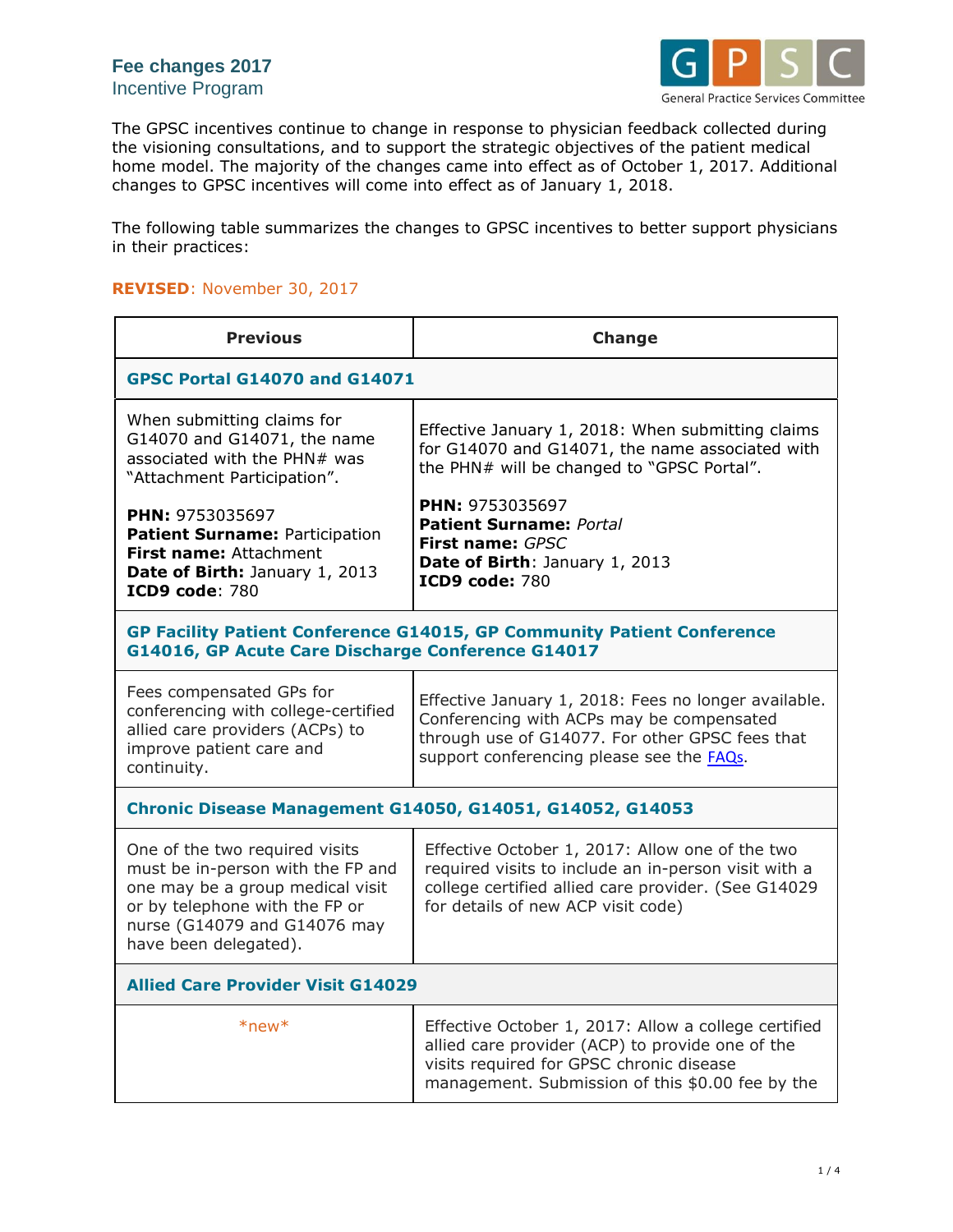

|                                                                                                                                     | family physician indicates an in-person visit was<br>provided by a college certified allied care provider<br>working within the family physician's practice<br>where the family physician has accepted<br>responsibility for the provision of that care.                                       |  |
|-------------------------------------------------------------------------------------------------------------------------------------|------------------------------------------------------------------------------------------------------------------------------------------------------------------------------------------------------------------------------------------------------------------------------------------------|--|
| Planning Visits for Complex Care G14033 and G14075, Mental Health G14043,<br>and Palliative Care G14063                             |                                                                                                                                                                                                                                                                                                |  |
| Varied requirements for whether a<br>same day visit service must or<br>may be billed on the same day as<br>the planning incentives. | Effective October 1, 2017: Allow the option for a<br>same day visit service to be billed on the same<br>day as the planning visit fee for any reason.                                                                                                                                          |  |
| Varied requirements for whether<br>the 30-minute total planning time<br>must take place all on one day.                             | Effective October 1, 2017: Allow for the required<br>30-minute planning time to not all have to take<br>place on one day and enable appropriate non-<br>face-to-face planning tasks to be undertaken by a<br>college certified allied care provider employed<br>within the physician practice. |  |
| Varied requirements for whether<br>all or majority of the 30-minute<br>planning time must be face-to-<br>face.                      | Effective October 1, 2017: Require the majority of<br>the 30 minutes to be face-to-face across all<br>planning incentives.                                                                                                                                                                     |  |
| Mental Health Management G14044, G14045, G14046, G14047, G14048                                                                     |                                                                                                                                                                                                                                                                                                |  |
| Fees did not allow delivery by<br>videoconferencing                                                                                 | Effective October 1, 2017: Allow delivery by<br>videoconferencing to align with the current MSP<br>counselling telehealth visits.                                                                                                                                                              |  |
| <b>Telephone/Email Follow Up Management G14079</b>                                                                                  |                                                                                                                                                                                                                                                                                                |  |
| Restricted to patients for whom a<br>GPSC planning fee has been billed.<br>Can be delegated to AHPs,<br>including MOAs.             | Effective October 1, 2017: Fee no longer available.<br>Physicians who have submitted G14070 can bill<br>G14076 GP-Patient Telephone Management for a<br>clinical telephone discussion with any of their<br>patients.                                                                           |  |
| <b>GP-Patient Telephone Management G14076</b>                                                                                       |                                                                                                                                                                                                                                                                                                |  |
| Value was \$15.                                                                                                                     | Effective October 1, 2017: Increase the value to<br>\$20 to better reflect relativity to a base office visit.                                                                                                                                                                                  |  |
| <b>GP-Patient Email/Text/Telephone Medical Advice Relay G14078</b>                                                                  |                                                                                                                                                                                                                                                                                                |  |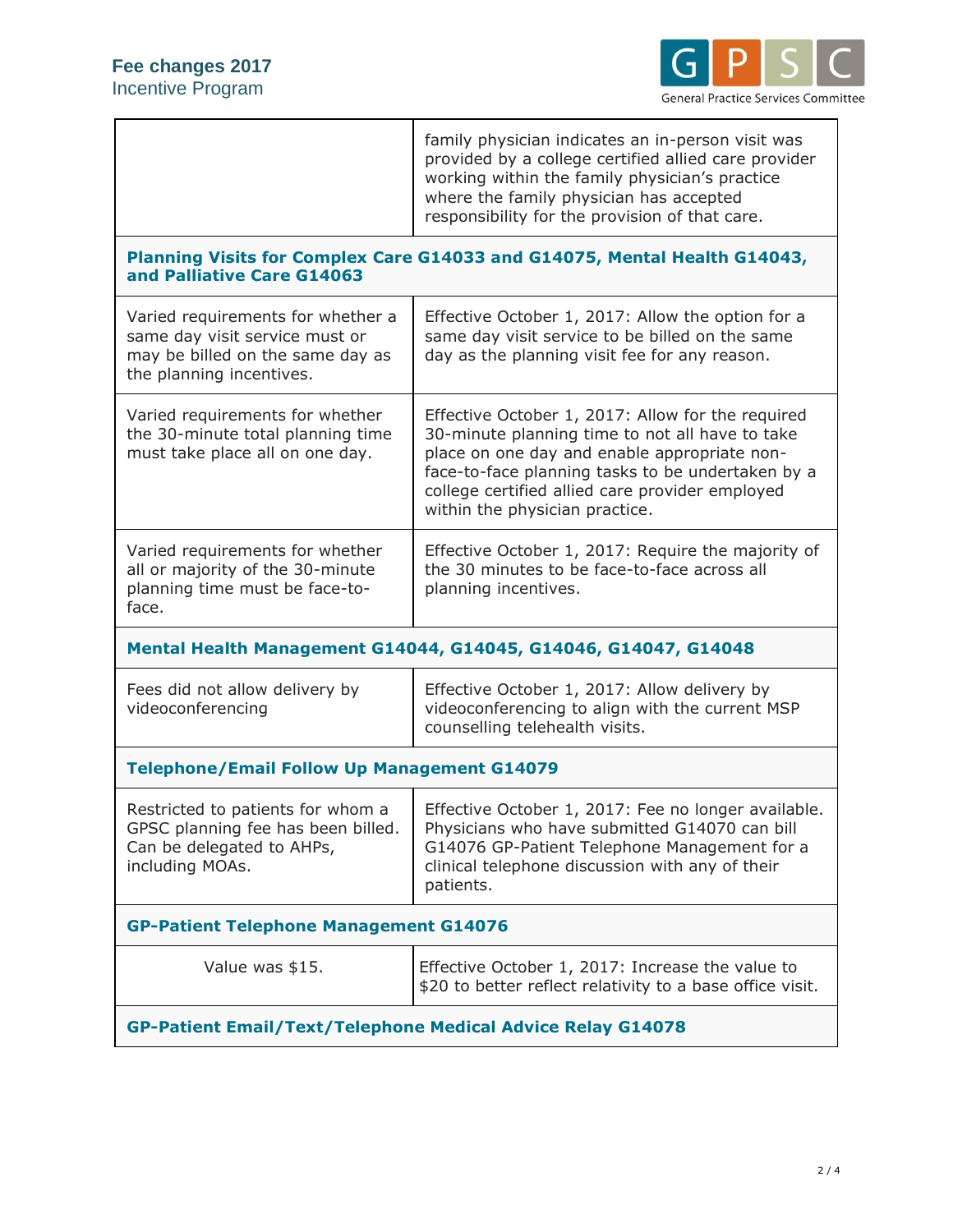

| $*$ new $*$                                                                                                                                                              | Effective October 1, 2017: Allow for GP-patient<br>email/text/telephone medical advice relay,<br>applicable to all patients and delegable to ACPs,<br>including MOAs.<br>The new G14078 to \$7 better aligns with<br>comparable Fee for Service INR fee G00043 (value |  |
|--------------------------------------------------------------------------------------------------------------------------------------------------------------------------|-----------------------------------------------------------------------------------------------------------------------------------------------------------------------------------------------------------------------------------------------------------------------|--|
|                                                                                                                                                                          | of \$6.83).                                                                                                                                                                                                                                                           |  |
| GPSC Portal G14070/71, Frailty Complex Care G14075, Telephone Management<br>G14076, Allied Care Provider Conference G14077                                               |                                                                                                                                                                                                                                                                       |  |
| Labeled "attachment" fee codes to<br>support A GP for Me.                                                                                                                | Effective October 1, 2017: Deletion of<br>"attachment" from the fee code names as A GP for<br>Me has completed.                                                                                                                                                       |  |
|                                                                                                                                                                          | Effective October 1, 2017: Rename Attachment<br>Complex Care Management G14075 to GP Frailty<br>Complex Care Planning and Management.                                                                                                                                 |  |
|                                                                                                                                                                          | Effective October 1, 2017: Rename Attachment<br>Telephone Management G14076 to GP-Patient<br>Telephone Management.                                                                                                                                                    |  |
|                                                                                                                                                                          | Effective October 1, 2017: Rename Attachment<br>Patient Conference G14077 to GP-Allied Care<br>Provider Conference.                                                                                                                                                   |  |
| $*$ new $*$                                                                                                                                                              | Effective October 1, 2017: Rename the GP<br>Attachment Participation Portal G14070/71 to<br>GPSC Portal. For information about fees that are<br>accessible through participation in the portal<br>please see the <b>FAQs</b> .                                        |  |
| <b>Unattached Complex/High Needs Patient Attachment Fee G14074</b>                                                                                                       |                                                                                                                                                                                                                                                                       |  |
| Compensated for the time,<br>intensity and complexity of<br>integrating a new patient with<br>high needs into a family<br>physician's practice.                          | Effective October 1, 2017: Fee no longer available.<br>For other GPSC incentive fees that support the<br>care of complex patients, please see the <b>FAQs</b> .                                                                                                       |  |
| <b>GP with Specialty Training Urgent Telephone Advice Fee G14021</b>                                                                                                     |                                                                                                                                                                                                                                                                       |  |
| Payable to a GP with specialty<br>training for urgent communication<br>regarding assessment and<br>management of a patient. Only<br>eligible for requests initiated by a | Effective July 1, 2017: Expanded eligibility for fee<br>G14021 to include requests for urgent telephone<br>advice initiated by a college-certified allied care<br>provider (ACP).                                                                                     |  |